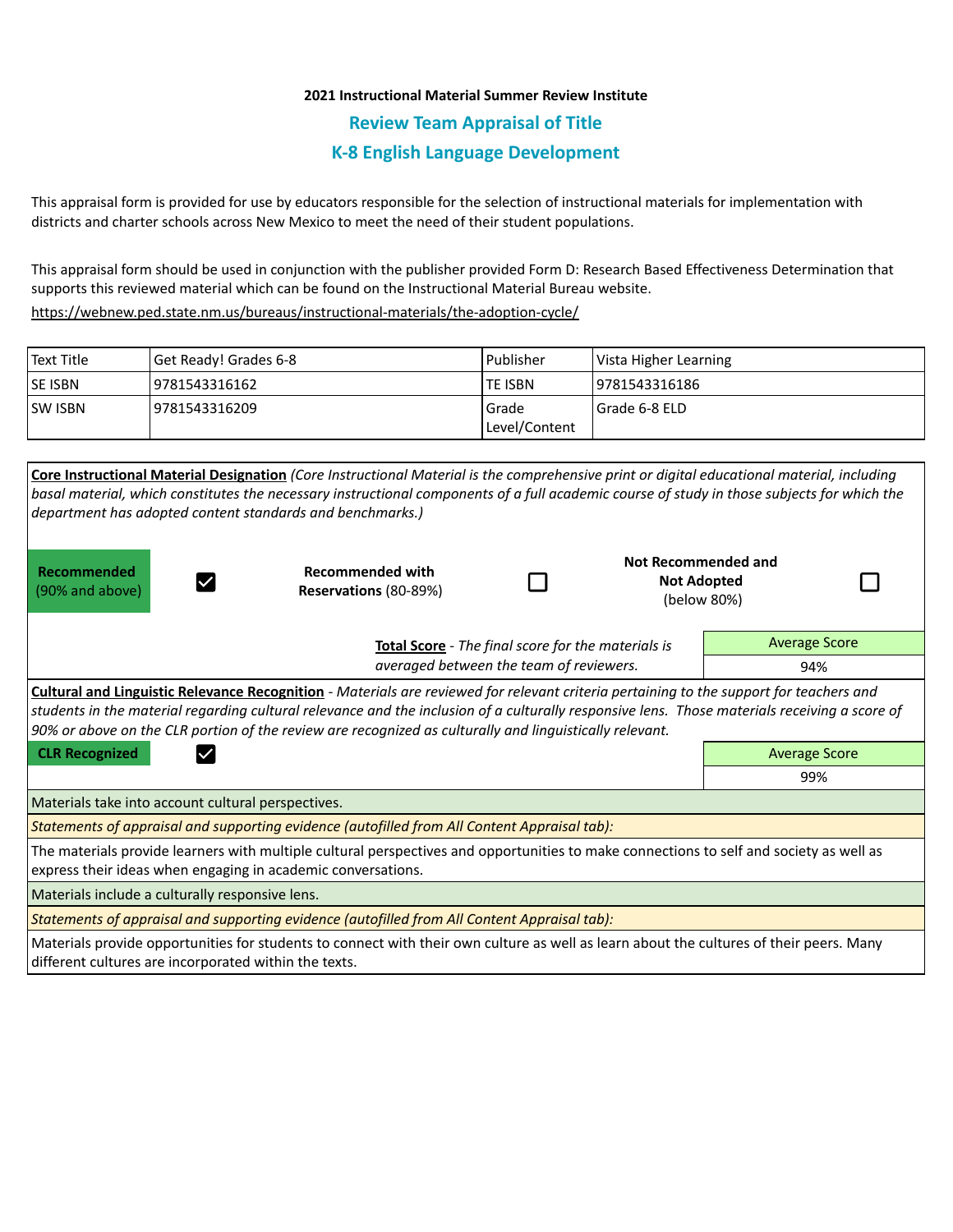**Standards Review** *- Materials are reviewed for alignment with the state adopted content standards, benchmarks and performance standards.*

Average Score

100%

Materials align with the English Language Development Standards.

*Statements of appraisal and supporting evidence:* 

Materials provide instruction for all 5 ELD standards: Language of social & instruction, language arts, mathematics, science and social studies. Get Ready provides modeling and scaffolding of new vocabulary in content areas. Throughout the course of the curriculum, guidance is provided for teachers to attend to standards-based instructional expectations while offering students a variety of reading, writing, speaking, and listening activities to help support student mastery of ELD standards in a variety of settings.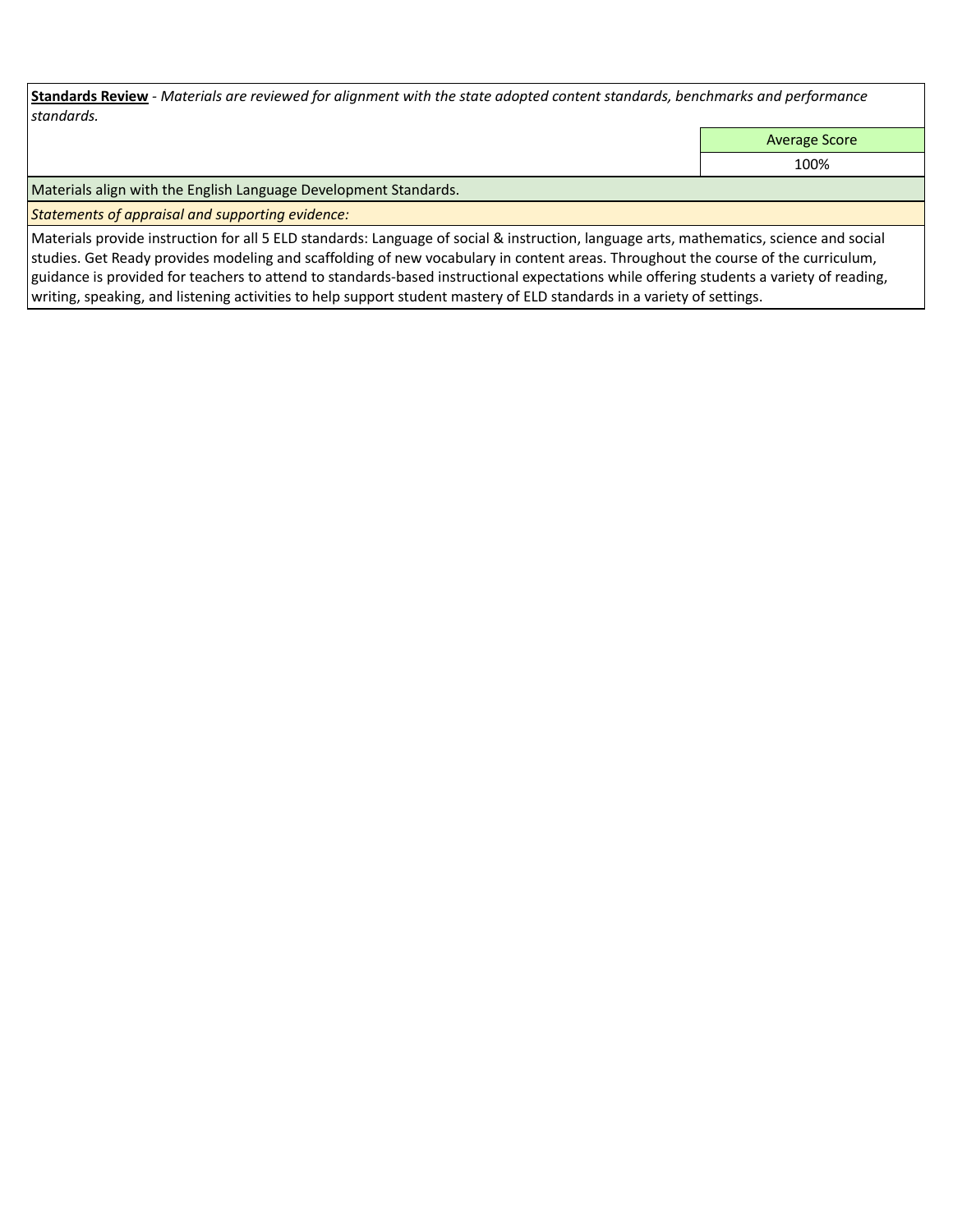**ELD Content Review** *- Materials are reviewed for relevant criteria pertaining to the support for teachers and students in the specific content area reviewed.*

Average Score

ELD materials set clear objectives in English language development and academic language development.

*Statements of appraisal and supporting evidence:* 

Materials provide goals and essential questions at the beginning of every lesson; however, they do not provide language objectives or take into consideration the levels of English Proficiency. Implied learning objectives are provided in each lesson.

ELD materials are grade-level appropriate and connected to the grade-level academic content of language arts, mathematics, science, and social studies.

*Statements of appraisal and supporting evidence:* 

Materials connect to all academic content areas such as language arts, math, science, and social studies. They also connect to media and other electives (journalism, PE, etc.) found in grades 6 - 8. All of these areas are connected to the overall theme. Every lesson provides an opportunity to make connections with another content area.

ELD materials address and support the rigorous curriculum and instructional purposes to ensure language progression in all four domains: listening, reading, speaking, and writing.

*Statements of appraisal and supporting evidence:* 

Throughout every lesson in each unit there are multiple opportunities for students to practice listening, speaking, reading, and writing. The materials have strategies to support students' work in groups. Lessons are built on each other and scaffolded for language progression. They provide additional supports, such as graphic organizers, word banks, etc., in the lesson to be used as needed by students. A glossary is provided at the end of the student edition to support vocabulary development. Academic vocabulary is highlighted in the text. There is no specific differentiation for language proficiency levels.

ELD materials offer various assessment types in all four domains: listening, reading, speaking, and writing.

*Statements of appraisal and supporting evidence:* 

There are opportunities for students to work in small groups or independently to assess. Every grammar lesson provides a self-reflection for students to complete. Every unit provides a formative assessment. The materials do not provide opportunities for various assessment types and do not include all language domains. Unit assessments are not available in the teacher edition but are referenced as being available in the assessment program. Every unit has a culminating project.

ELD materials include multiple instructional supports for the various levels of English Language proficiency of students so that students build and practice English language.

*Statements of appraisal and supporting evidence:* 

The ELD materials provide instructional supports for amplify and scaffold but do not provide specific supports for each individual proficiency level. The materials provide word banks, graphic organizers, illustrations/sketches, pictures, grammar charts, labelled diagrams and TPR for student support. The language in action provides role-playing activities for students to practice English.

ELD materials provide several opportunities to bridge English language development and academic language development in all four domains: listening, reading, speaking, and writing.

*Statements of appraisal and supporting evidence:* 

Each unit introduces new content vocabulary through videos, pictures, discussions, partner activities, provided sentences with context for vocabulary, and graphic organizers to help bridge English and academic language. All of the supports help students develop English and academic language in context. The materials provide opportunities to develop language from word level to sentence level.

ELD materials align with culturally and linguistically responsive pedagogy.

*Statements of appraisal and supporting evidence:* 

The ELD materials consider student background and provide opportunity to make connections to background knowledge. Visuals are multicultural and text brings in information about other cultures. Stories provide opportunities for students to make connections to their own culture as well as other cultures. Texts are not stereotypical but multicultural. The quality of the text is highly multicultural and based around family and communities. It provides multicultural perspectives throughout each unit. Every unit provides information on people in the real world who have made contributions to society for that content area.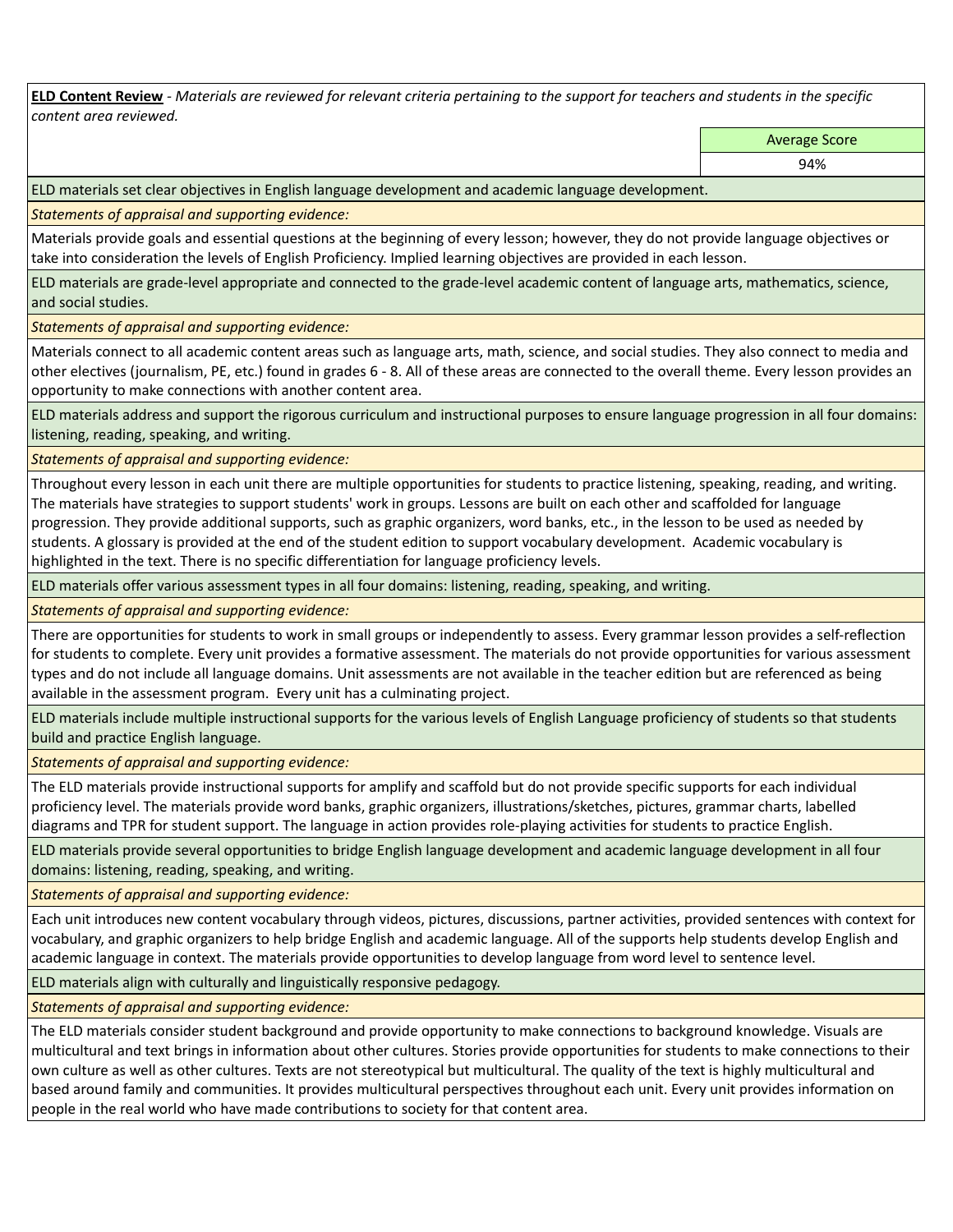ELD materials provide suggestions and recommendations for the teacher to engage culturally and linguistically diverse families and parents in supporting English language development.

*Statements of appraisal and supporting evidence:* 

Cultural notes are given throughout every unit and allow students to share information about their home/culture. Projects involve sharing cultural information with their peers. There are activities provided for students to discuss learning with family members.

ELD materials support English Learners with special needs and provides multiple curriculum, instructional and assessment opportunities for their English language, and academic language development.

*Statements of appraisal and supporting evidence:* 

The materials provide differentiation for levels of scaffold and amplify but do not give specific differentiation for students with disabilities or proficiency levels.

ELD materials provide the Three Features of Language: Word/Phrase Level, Sentence Level or (language forms and conventions) and Discourse Level / Linguistic Complexity

*Statements of appraisal and supporting evidence:* 

The materials provide activities allowing opportunities to build from word level to sentence level. Every lesson begins with vocabulary and builds knowledge for students to participate in academic conversations. Engaging activities are provided for students to enter at their proficiency level. Student grouping strategies are provided before doing independent work or presenting to the whole group.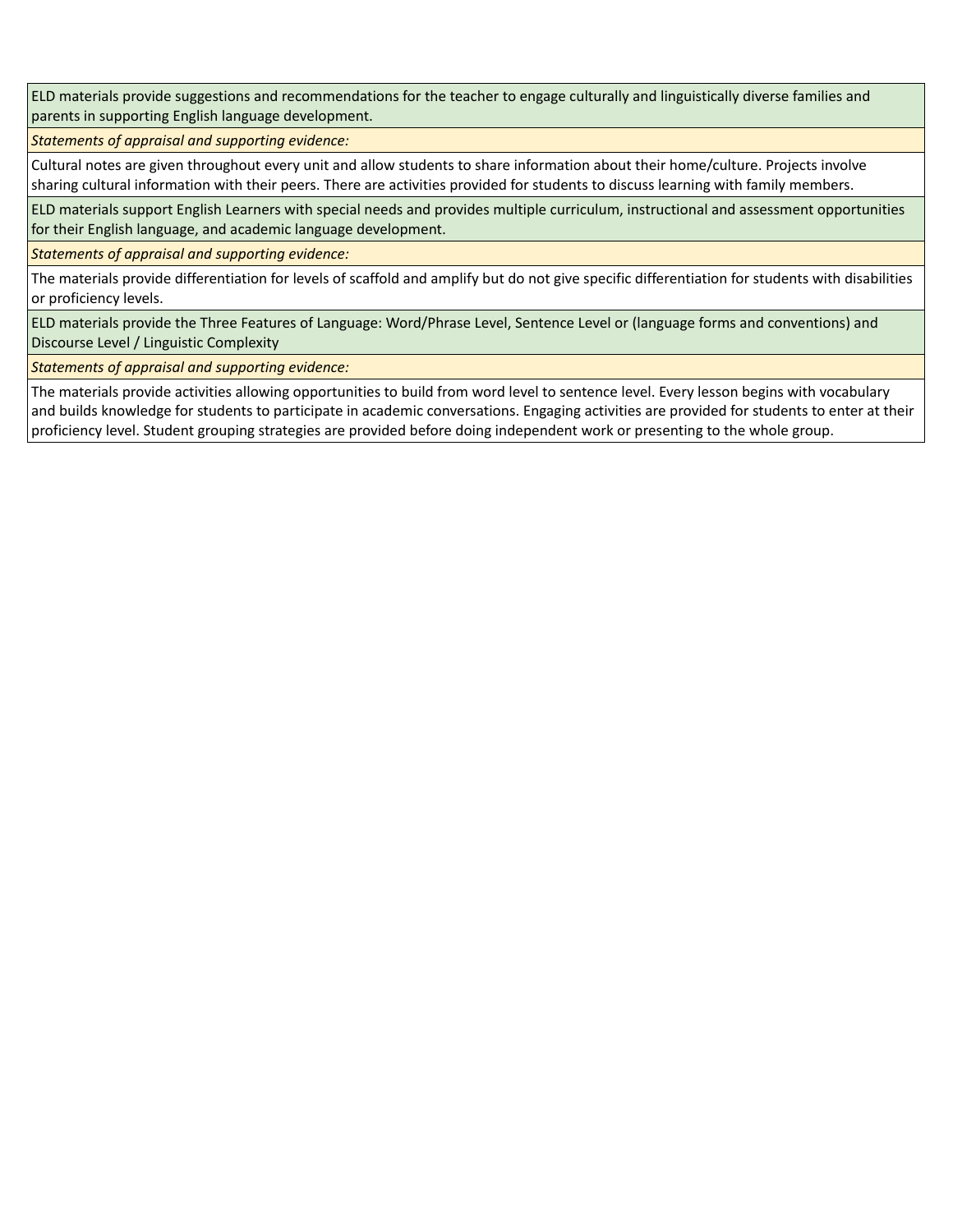**All Content Review** *- Materials are reviewed for relevant criteria pertaining to the support for teachers and students in the material regarding the progression of the standards, lesson structure, pacing, assessment, individual learners and cultural relevance.*

Average Score

94%

Materials are coherent and consistent with the standards that all students should study in order to be college and career ready.

*Statements of appraisal and supporting evidence:*

Each unit contains every content area for the ELD standards: Language of social & instruction, language arts, mathematics, science and social studies.

Materials are well designed and take into account effective lesson structure and pacing.

*Statements of appraisal and supporting evidence:*

A scope and sequence is provided for each unit. Every unit has a pacing guide as well. Units are structured the same with routines for each content area so students are familiar with the program.

Materials support teacher planning, learning, and understanding of the standards.

*Statements of appraisal and supporting evidence:*

Teacher planning and learning have multiple supports for the structure of the unit and built-in routines. There is no evidence of specific ELD or grade-level content standards or objectives; however, they are implied in every lesson.

Materials offer teachers resources and tools to collect ongoing data about student progress on the standards.

*Statements of appraisal and supporting evidence:*

Students are consistently writing and discussing for teachers to gather evidence; however, no grade level or ELD standards and objectives are provided. There is an assessment piece that provides numerous activities for students in the built-in routines section at the beginning of each unit. This section allows for student observation and the collection of data; however, it does not tell teachers how to assess or interpret the data or how to assess students who are struggling. Pacing guides at the beginning of each unit list given assessments, but do not give examples or tell teachers how to utilize them. Scoring guides are referenced in the assessment program.

Materials support effective use of technology to enhance student learning.

*Statements of appraisal and supporting evidence:*

The materials provide opportunities for students to listen to text and watch provided videos and a section for connecting to media. Text recordings are provided as well as photographs in the lesson. Students have opportunity to use technology for the culminating project.

Materials can be easily customized for individual learners.

*Statements of appraisal and supporting evidence:* 

Differentiation is provided for scaffold and amplify, but does not provide specific supports for each language proficiency level or students with disabilities. At the beginning of the unit, there are general suggestions on how to work with students with disabilities.

Materials give all students extensive opportunities and support to explore key concepts.

*Statements of appraisal and supporting evidence:*

Key concepts make connections to all content areas and students explore them by making connections to the real world and their own lives. There are opportunities to make cross-curricular connections in every unit. There is a "Why It Matters" section providing real-word connections to the content.

Materials take into account cultural perspectives.

*Statements of appraisal and supporting evidence:*

The materials provide learners with multiple cultural perspectives and opportunities to make connections to self and society as well as express their ideas when engaging in academic conversations.

Materials include a culturally responsive lens.

*Statements of appraisal and supporting evidence:*

Materials provide opportunities for students to connect with their own culture as well as learn about the cultures of their peers. Many different cultures are incorporated within the texts.